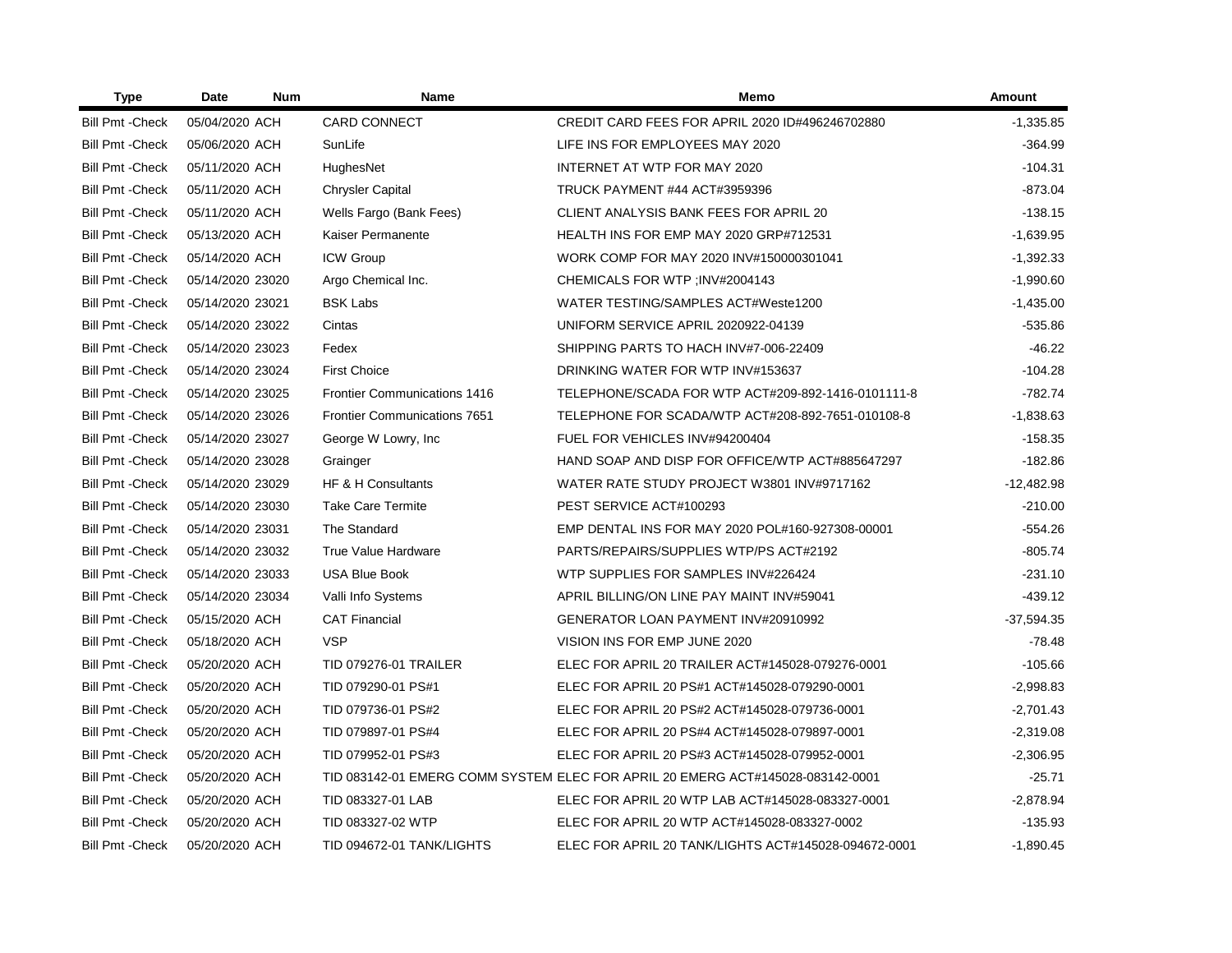| <b>Bill Pmt - Check</b> | 05/20/2020 ACH   | TID 095781-02 FLOW METER            | ELEC FOR APRIL 20 FLOW MTR ACT#145028-095781-0002                                       | $-22.51$     |
|-------------------------|------------------|-------------------------------------|-----------------------------------------------------------------------------------------|--------------|
| <b>Bill Pmt - Check</b> | 05/21/2020 ACH   | uAttend                             | TIMECLOCK MONTHLY MAINT INV#1249198                                                     | $-42.07$     |
| <b>Bill Pmt - Check</b> | 05/22/2020 23035 | Blue Shield of CA                   | HEALTH INS FOR EMP JUNE 20 INV#201350017981                                             | $-4,046.36$  |
| <b>Bill Pmt - Check</b> | 05/22/2020 23036 | Brenntag                            | CHEMICALS FOR WTP INV#BPI45649                                                          | $-513.51$    |
| <b>Bill Pmt - Check</b> | 05/22/2020 23037 | <b>BSK Labs</b>                     | WATER TESTING/SAMPLES ACT#Weste1200                                                     | $-1,520.00$  |
| <b>Bill Pmt - Check</b> | 05/22/2020 23038 |                                     | CA Rural Water Risk Management Author INS LIABILITY/ADDIN WATER TRUCK INV#CRWRMA-001627 | $-3,298.00$  |
| <b>Bill Pmt - Check</b> | 05/22/2020 23039 | <b>Frontier Communications 6017</b> | TELEPHONE WTP OFFICE APRIL 20 ACT#2098956017-031008-8                                   | $-118.38$    |
| <b>Bill Pmt - Check</b> | 05/22/2020 23040 | <b>Frontier Communications 9493</b> | TELEPHONE FOR OFFICE APRIL 20 ACT#2098959493-031008-8                                   | $-233.74$    |
| <b>Bill Pmt - Check</b> | 05/22/2020 23041 | George W Lowry, Inc.                | FUEL FOR VEHICLES & BULK INV#94200502 & 50030909                                        | $-1,684.82$  |
| <b>Bill Pmt - Check</b> | 05/22/2020 23042 | Greenline Products Inc              | DRAIN CLEANER FOR WTP INV#G4063                                                         | $-3,595.20$  |
| <b>Bill Pmt - Check</b> | 05/22/2020 23043 | <b>Smile Business Products</b>      | COPY MACHINE SERV/RENTAL INV#857534 & 857533                                            | $-557.72$    |
| <b>Bill Pmt - Check</b> | 05/22/2020 23044 | USA Blue Book                       | WTP SUPPLIES/SAMPLE SUPPLIES ACT#962937                                                 | $-618.59$    |
| <b>Bill Pmt - Check</b> | 05/22/2020 23045 | <b>Valley Tire Sales</b>            | FLAT TIRE REPAIR INV#43379                                                              | $-26.82$     |
| <b>Bill Pmt - Check</b> | 05/22/2020 23046 | <b>Verizon Wireless</b>             | CELL PHONE SERV FOR APRIL 2020 INV#9854243886                                           | $-327.45$    |
| Check                   | 05/11/2020 23014 | <b>Tkacenko Aleks</b>               | DEPOSIT REFUND ACT#2223-01                                                              | $-15.98$     |
| Check                   | 05/11/2020 23015 | Ladino Lugtu                        | DEPOSIT REFUND ACCOUNT 2238                                                             | $-219.86$    |
| Check                   | 05/11/2020 23016 | Cheng Kang Shi                      | DEPOSIT REFUND ACCOUNT 2306-00                                                          | $-12.81$     |
| Check                   | 05/11/2020 23017 | Liangming Deng                      | DEPOSIT REFUND ON ACCOUNT 2507                                                          | $-2.78$      |
| Check                   | 05/11/2020 23018 | Sheng Yue Zhou                      | DEPOSIT REFUND ON ACCOUNT 2521                                                          | $-133.04$    |
| Check                   | 05/11/2020 23019 | Harry Gill                          | DEPOSIT REFUND ON ACCOUNT 1880                                                          | $-300.00$    |
|                         |                  |                                     |                                                                                         | $-97,971.81$ |
| Deposit                 | 05/01/2020       |                                     | Deposit                                                                                 | 354.83       |
| Deposit                 | 05/01/2020       |                                     | Deposit                                                                                 | 50.00        |
| Deposit                 | 05/01/2020       |                                     | Deposit                                                                                 | 3,500.89     |
| Deposit                 | 05/04/2020       |                                     | Deposit                                                                                 | 373.43       |
| Deposit                 | 05/04/2020       |                                     | Deposit                                                                                 | 3,409.75     |
| Deposit                 | 05/04/2020       |                                     | Deposit                                                                                 | 2,724.80     |
| Deposit                 | 05/04/2020       |                                     | Deposit                                                                                 | 569.33       |
| Deposit                 | 05/04/2020       |                                     | Deposit                                                                                 | 1,429.35     |
| Deposit                 | 05/05/2020       |                                     | Deposit                                                                                 | 200.00       |
| Deposit                 | 05/05/2020       |                                     | Deposit                                                                                 | 1,476.44     |
| Deposit                 | 05/05/2020       |                                     | Deposit                                                                                 | 566.91       |
| Deposit                 | 05/06/2020       |                                     | Deposit                                                                                 | 4,382.26     |
| Deposit                 | 05/07/2020       |                                     | Deposit                                                                                 | 1,930.51     |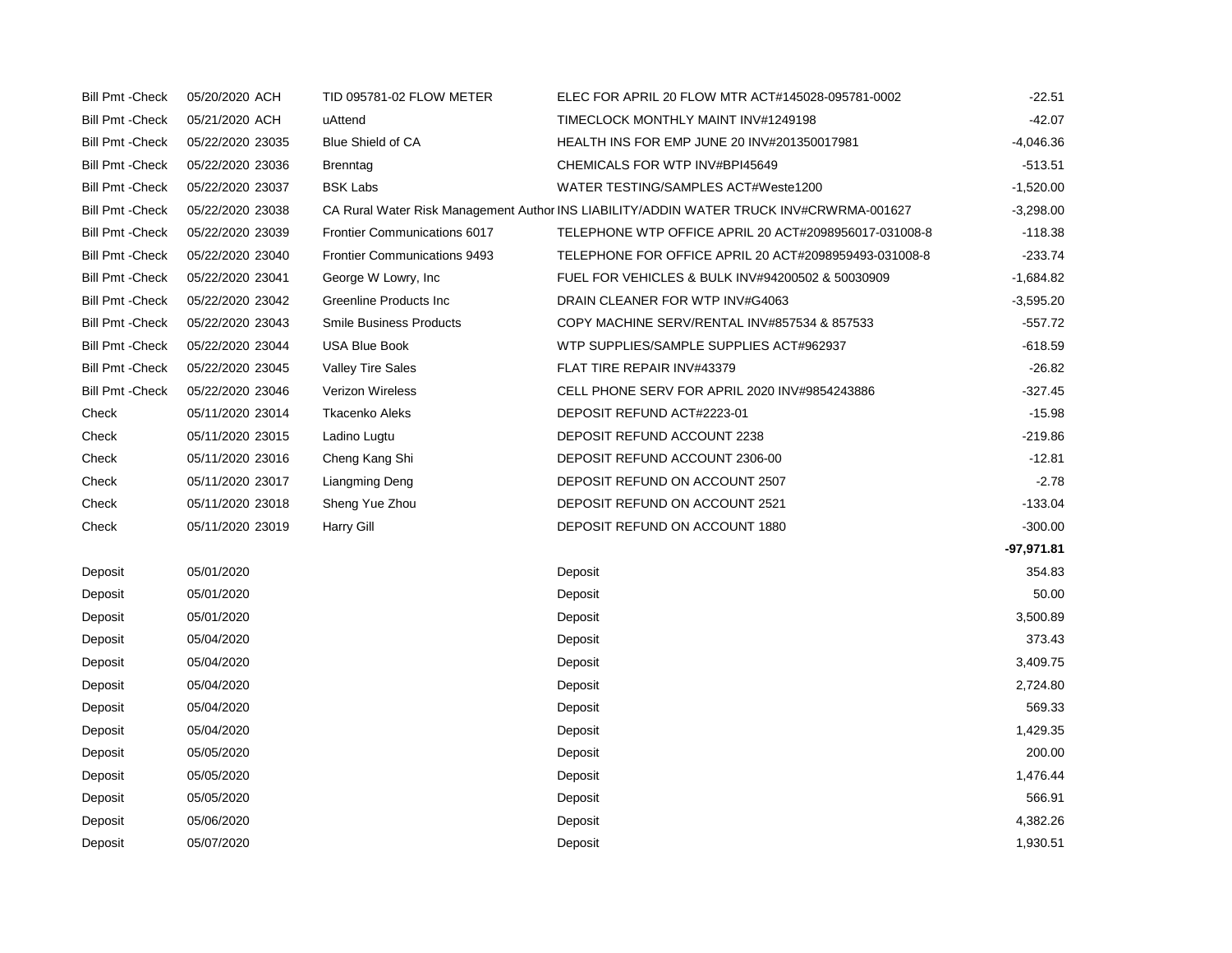| Deposit | 05/07/2020 | Deposit                                                | 1,611.70  |
|---------|------------|--------------------------------------------------------|-----------|
| Deposit | 05/07/2020 | Deposit                                                | 500.00    |
| Deposit | 05/07/2020 | Deposit                                                | 2,278.29  |
| Deposit | 05/07/2020 | Deposit                                                | 2,226.08  |
| Deposit | 05/08/2020 | Deposit                                                | 4,337.24  |
| Deposit | 05/08/2020 | Deposit                                                | 2,705.98  |
| Deposit | 05/08/2020 | Deposit                                                | 538.77    |
| Deposit | 05/08/2020 | Deposit                                                | 1,596.96  |
| Deposit | 05/11/2020 | Water Banking Payment Belridge, Berrenda, & Lost Hills | 26,405.80 |
| Deposit | 05/12/2020 | Deposit                                                | 208.47    |
| Deposit | 05/12/2020 | Deposit                                                | 1,220.83  |
| Deposit | 05/12/2020 | Deposit                                                | 1,275.69  |
| Deposit | 05/13/2020 | Deposit                                                | 200.00    |
| Deposit | 05/13/2020 | Deposit                                                | 1,876.65  |
| Deposit | 05/13/2020 | Deposit                                                | 1,086.04  |
| Deposit | 05/14/2020 | Deposit                                                | 1,762.67  |
| Deposit | 05/14/2020 | Deposit                                                | 693.15    |
| Deposit | 05/15/2020 | Deposit                                                | 541.70    |
| Deposit | 05/15/2020 | Deposit                                                | 1,780.10  |
| Deposit | 05/15/2020 | PAYMENT FOR SERV OF EMP RECORDS REQUEST                | 15.00     |
| Deposit | 05/18/2020 | Deposit                                                | 2,644.34  |
| Deposit | 05/18/2020 | Deposit                                                | 5,827.06  |
| Deposit | 05/18/2020 | Deposit                                                | 1,023.42  |
| Deposit | 05/18/2020 | Deposit                                                | 1,231.27  |
| Deposit | 05/19/2020 | Deposit                                                | 2,864.36  |
| Deposit | 05/19/2020 | Deposit                                                | 170.00    |
| Deposit | 05/19/2020 | Deposit                                                | 1,827.63  |
| Deposit | 05/21/2020 | Deposit                                                | 1,218.24  |
| Deposit | 05/21/2020 | Deposit                                                | 1,397.52  |
| Deposit | 05/21/2020 | Deposit                                                | 1,108.17  |
| Deposit | 05/21/2020 | Deposit                                                | 3,638.41  |
| Deposit | 05/21/2020 | Water Banking Payment Wheeler Ridge                    | 12,134.34 |
| Deposit | 05/22/2020 | Deposit                                                | 2,997.13  |
| Deposit | 05/22/2020 | Deposit                                                | 4,377.23  |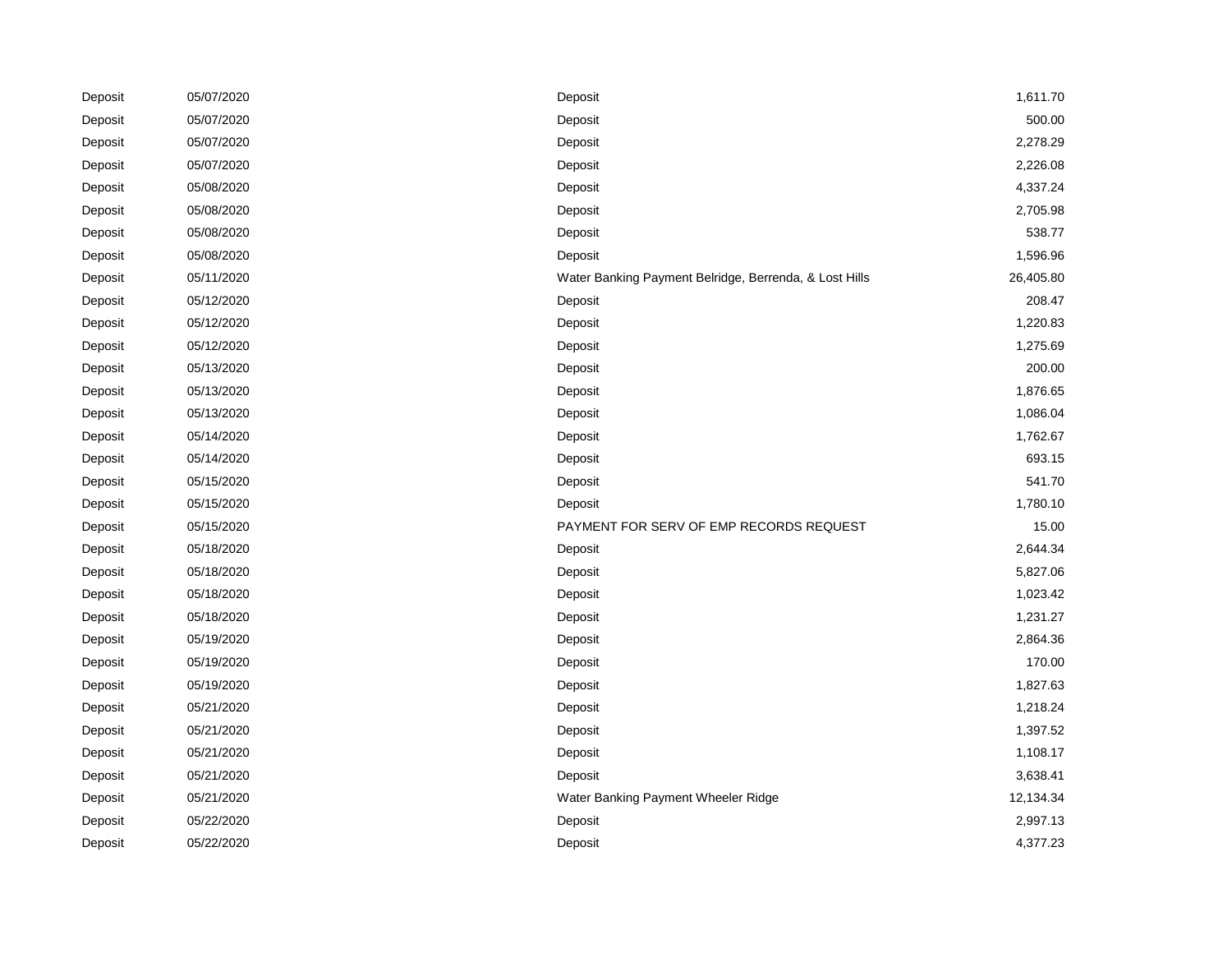| Deposit                | 05/25/2020       |                               | Deposit                                     | 5,300.53     |
|------------------------|------------------|-------------------------------|---------------------------------------------|--------------|
| Deposit                | 05/25/2020       |                               | Deposit                                     | 2,342.23     |
| Deposit                | 05/25/2020       |                               | Deposit                                     | 1,337.72     |
| Deposit                | 05/26/2020       |                               | Deposit                                     | 164.68       |
| Deposit                | 05/26/2020       |                               | Deposit                                     | 2,931.00     |
| Deposit                | 05/26/2020       |                               | Deposit                                     | 8,981.21     |
| Deposit                | 05/27/2020       |                               | Deposit                                     | 1,120.90     |
| Deposit                | 05/27/2020       |                               | Deposit                                     | 4,826.23     |
| Deposit                | 05/28/2020       |                               | Deposit                                     | 3,093.65     |
| Deposit                | 05/29/2020       |                               | Deposit                                     | 5,733.51     |
| Deposit                | 05/29/2020       |                               | Deposit                                     | 343.49       |
| Deposit                | 05/29/2020       |                               | Water Banking Payment Dudley Ridge          | 6,451.85     |
|                        |                  |                               |                                             | 158,915.74   |
| <b>Liability Check</b> | 05/11/2020 23012 | California State Disbursement | 0600099                                     | $-181.84$    |
| <b>Liability Check</b> | 05/11/2020 23013 | California State Disbursement | 0999006154-01                               | $-143.07$    |
| <b>Liability Check</b> | 05/13/2020 ACH   | Aflac                         |                                             | $-690.36$    |
| <b>Liability Check</b> | 05/14/2020       | QuickBooks Payroll Service    | Created by Payroll Service on 05/11/2020    | $-18,522.61$ |
| <b>Liability Check</b> | 05/26/2020 23048 | California State Disbursement | 0999006154-01                               | $-143.07$    |
| <b>Liability Check</b> | 05/26/2020 23049 | California State Disbursement | 0600099                                     | $-181.84$    |
| <b>Liability Check</b> | 05/28/2020       | QuickBooks Payroll Service    | Adjusted for voided paycheck(s)             | $-18,468.95$ |
| <b>Liability Check</b> | 05/28/2020       | QuickBooks Payroll Service    | Fee for 10 direct deposit(s) at \$1.75 each | 17.50        |
| <b>Liability Check</b> | 05/28/2020       | QuickBooks Payroll Service    | Fee for 11 employee(s) paid                 | 16.50        |
| <b>Liability Check</b> | 05/28/2020       | QuickBooks Payroll Service    | Created by Payroll Service on 05/25/2020    | $-222.74$    |
| Paycheck               | 05/01/2020 DD    | Payroll                       | <b>Direct Deposit</b>                       | 0.00         |
| Paycheck               | 05/01/2020 DD    | Payroll                       | Direct Deposit                              | 0.00         |
| Paycheck               | 05/01/2020 DD    | Payroll                       | <b>Direct Deposit</b>                       | 0.00         |
| Paycheck               | 05/01/2020 DD    | Payroll                       | <b>Direct Deposit</b>                       | 0.00         |
| Paycheck               | 05/01/2020 DD    | Payroll                       | <b>Direct Deposit</b>                       | 0.00         |
| Paycheck               | 05/01/2020 DD    | Payroll                       | <b>Direct Deposit</b>                       | 0.00         |
| Paycheck               | 05/01/2020 DD    | Payroll                       | <b>Direct Deposit</b>                       | 0.00         |
| Paycheck               | 05/01/2020 22976 | Payroll                       | Paycheck                                    | $-955.70$    |
| Paycheck               | 05/01/2020 DD    | Payroll                       | <b>Direct Deposit</b>                       | 0.00         |
| Paycheck               | 05/01/2020 DD    | Payroll                       | <b>Direct Deposit</b>                       | 0.00         |
| Paycheck               | 05/01/2020 DD    | Payroll                       | <b>Direct Deposit</b>                       | 0.00         |